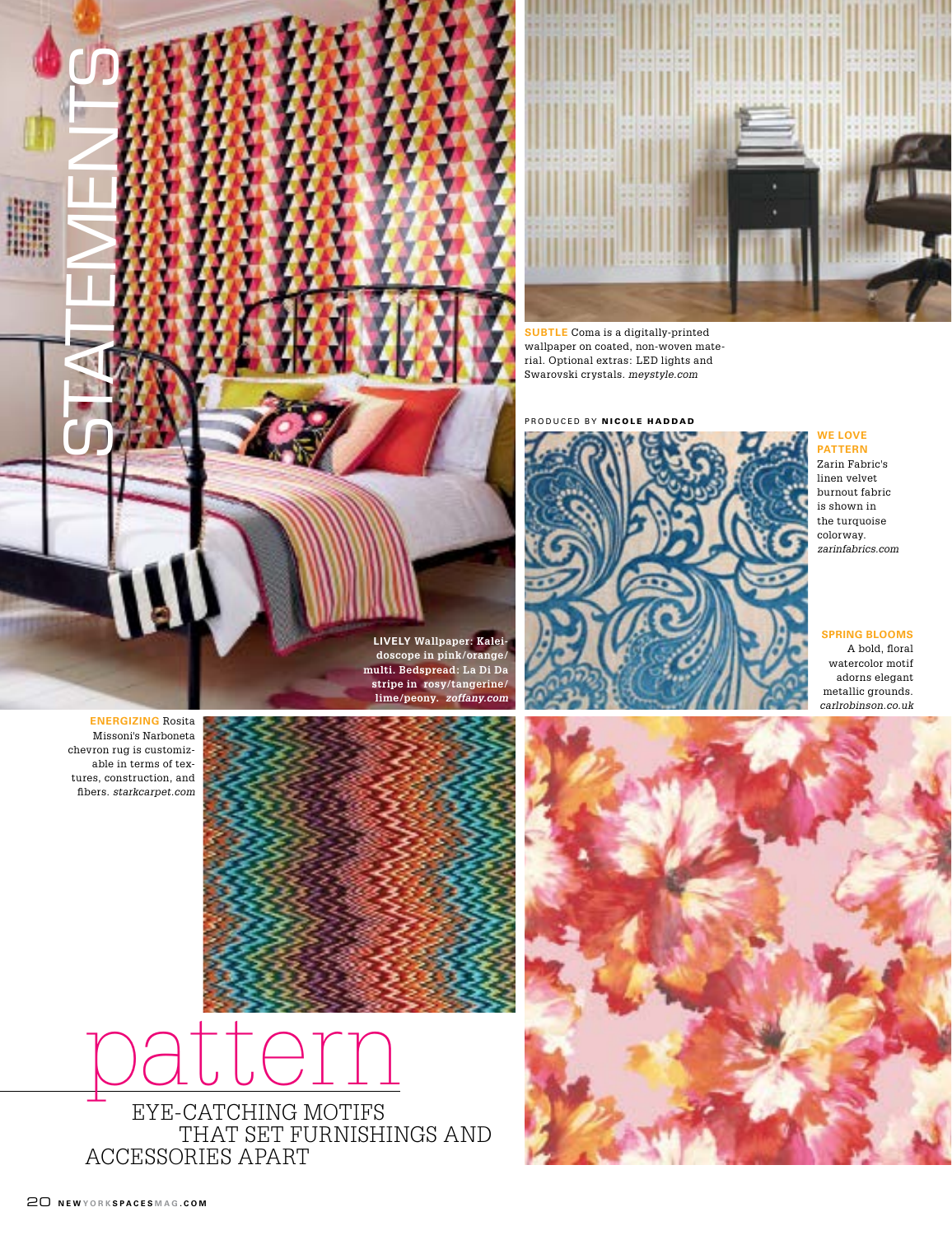

is hand-lithographed on cement. From the Postcards From Myself collection. *cletile.com*



**haute hue** This woven diamondpatterned ikat is part of Kravet's new Exotic Travels collection. *kravet.com*

**blurred beauty** Samurai was inspired by the beautiful fabrics used in Japanese Samurai uniforms. Shown in the Kingfisher colorway. *delecuona.com*



**maritime colors** Patterned pillow: Harbour Barrel Knot Fringe. Solid pillow and sofa skirt trim: Harbour Serpentine Braid. Sofa trim: Harbour Cord with Tape. *samuelandsons.com*



pattern

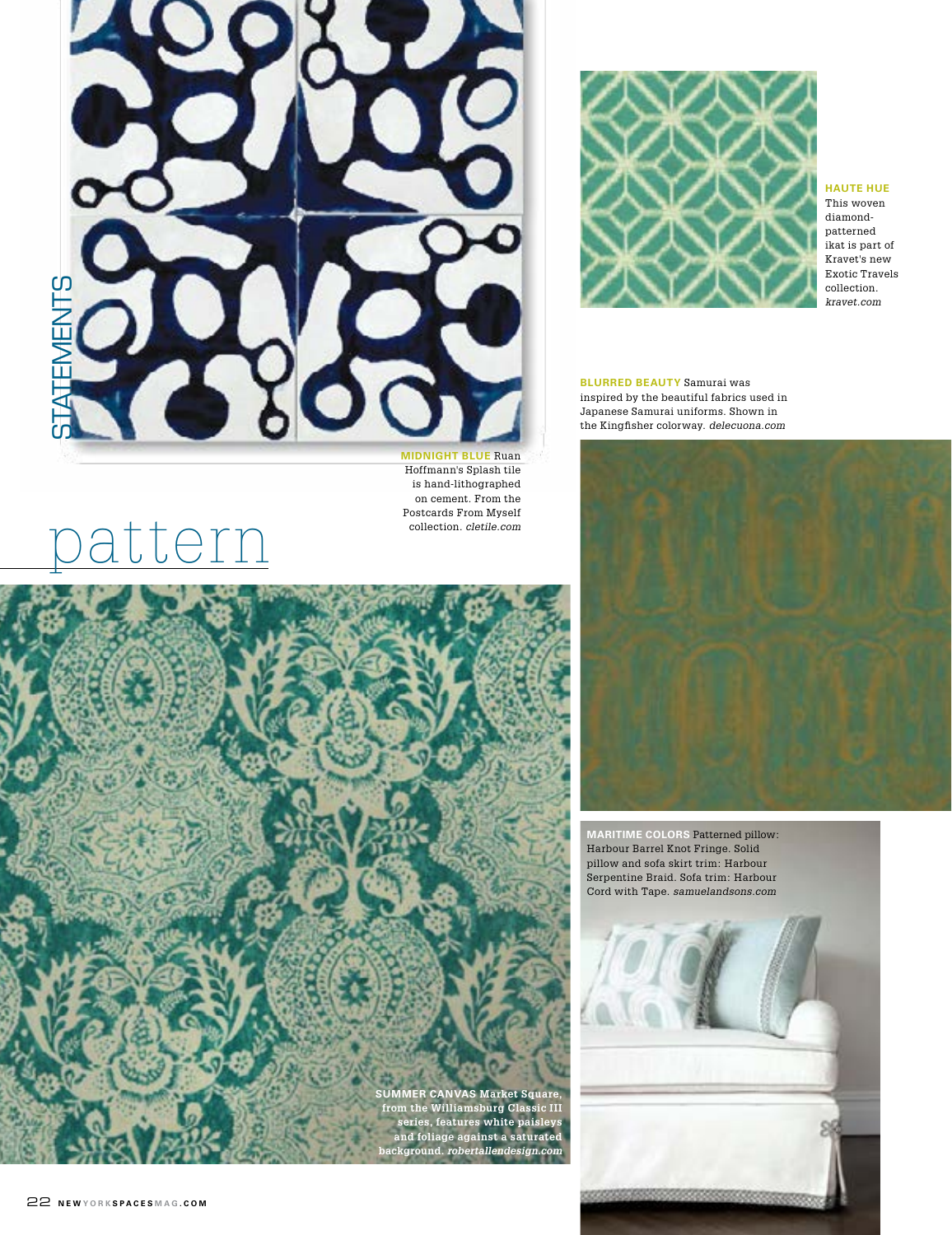

**art underfoot**  Solinka, a 100% silk woven onto a cotton backing, is from the Rumi Silk collection. Shown in Sunburst. *wovenconcepts.com*

### **hand in hand** Textile

artist Meg Callahan juxtaposes the inexact nature of hand-dyed materials and the precision of patchwork quilting in her Dye Quilt. *bespokeglobal.com*

|                    | . .            |
|--------------------|----------------|
|                    |                |
|                    | ▄              |
|                    |                |
|                    |                |
|                    |                |
|                    |                |
|                    |                |
|                    |                |
| ,,,,,,,,,,,,,,,,,, |                |
|                    |                |
|                    | m              |
|                    |                |
|                    | <b>START</b>   |
|                    | m              |
|                    | ▄              |
|                    | -              |
|                    | m              |
|                    |                |
|                    | m              |
|                    |                |
|                    | $\blacksquare$ |
|                    |                |
| W.                 |                |



## **mosaic medley** This hand-cut, colored-glass mosaic is suitable for table tops, screens, and mirrors. Custom colors and sizes. *martinbrownmosaics.com*

**this way please!** Limelight Velvet, a tonal yet graphic jacquard, is from the Catherine Martin Metropolis collection for Mokum. *mokumtextiles.com; hollyhunt.com* CONTINUED >



# pattern

 $+71.5$ 

m

A SAN DISPONSIBILITY OF RESIDENCES IN THE RESIDENCE OF REAL PROPERTY OF REAL PROPERTY OF REAL PROPERTY OF REAL PROPERTY OF REAL PROPERTY OF REAL PROPERTY OF REAL PROPERTY OF REAL PROPERTY OF REAL PROPERTY OF REAL PROPERTY **SALARA DE DE CONTRADICIÓN DE L'ANTIQUES EN EL DE LA CONTRADICIÓN DE L'ANTIQUES EN EL DE LA CONTRADICIÓN DE LA CONTRADICIÓN DE LA CONTRADICIÓN DE LA CONTRADICIÓN DE LA CONTRADICIÓN DE LA CONTRADICIÓN DE LA CONTRADICIÓN DE WEDDING STERN CONSUMING WARD AND THE UPPER We Ericine STARTS Daramangharumana ang pag Birmanumonnifilia** 

### **details, details** Head-

board front: Charlene Mullen hand-embroidery Double Cross on cream wool. Piping: Romo Kirby Block FR in Sangria. Base: Charlene Mullen cream wool. *savoirbeds.com*